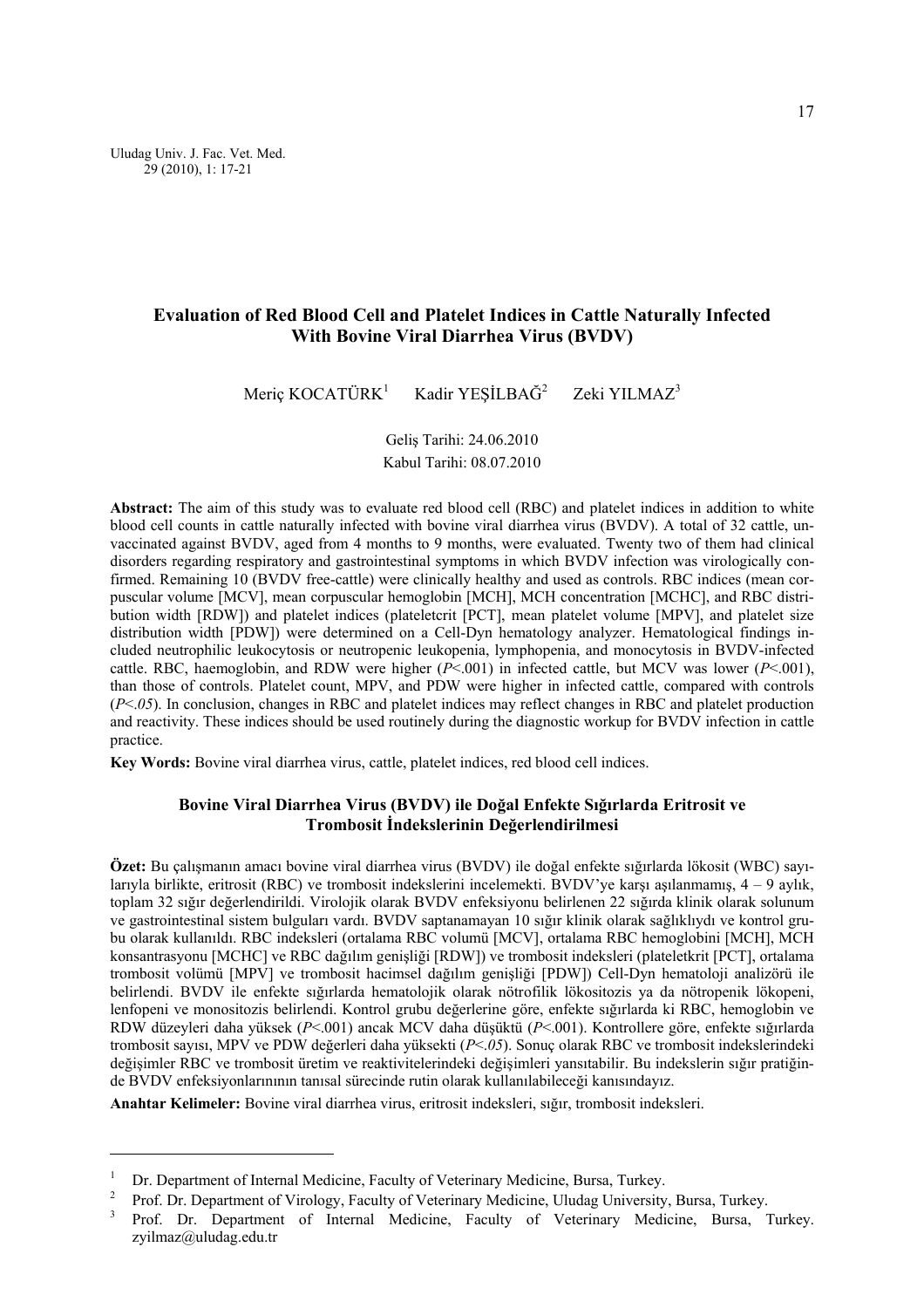# **Introduction**

Bovine viral diarrhea virus (BVDV), a *Pestivirus* of the family *Flaviviridae* is classified into 2 biotypes, cytopatogenic (cp) and noncytopatogenic (ncp), and 2 genotypes, type I and type  $II^2$ . BVDV is a widely distributed pathogen in cattle which often causes subclinical infections or only mild symptoms $15$ . The disease occurs in veal calves and older animals and causes morbidity and mortality significant enough to result in alarming production losses<sup>8</sup>. BVDV infection may result in a number of distinct clinical and hematological syndromes, depending on the host, the virus and epidemiologic conditions<sup>3,8</sup>. Subclinical BVDV infections are associated with a mild fever and transient leukopenia of a few days duration. Nonregenerative anemia and thrombocytopenia have also been observed with ncp type II BVDV infections. Blood cytopenias due to direct cytotoxic effects, increased utilization, or bone marrow suppression were reported to be related to BVDV type II infections<sup> $4,6,7,15$ </sup>.

Recent advances in automated blood cell analyzers have made it possible to obtain new information about red blood cell (RBC) and platelets. These parameters which also called as RBC and platelet indices are used as an indirect indicator of bone marrow activation in clinical setting. RBC indices include mean corpuscular volume (MCV), mean corpuscular haemoglobin (MCH), MCH concentration (MCHC), and RBC distribution width (RDW) while platelet indices include mean platelet volume (MPV), plateletcrit (PCT) and platelet size distribution width  $(PDW)^{9,22}$ . MCV and MPV are measures of RBC and platelet sizes, and RDW and PDW are indicators of the variation in RBC and platelet sizes, respectively<sup>9,22</sup>. Plateletcrit, a parameter of platelet number and size, is constant, lower platelet number being associated with higher MPV. MCV and MPV have also been reported as indirect signs for disturbances of RBC and platelet productions as well as their activities<sup>4,10,16</sup>. Limited works have been published on routine utility of  $RBC^{7,22}$  and platelet indices during diagnostic works in cattle practice $17,19,22$ . A recently published study showed that a viral infection, bovine immunodeficiency virus, could not change significantly the RBC and platelet indices in cattle<sup>22</sup>. It is not fully elucidated yet whether these indices change in response to BVDV infection. Presence of BVDV-I and -II infections in Turkey was previously demonstrated $2<sup>1</sup>$ .

This study was performed to evaluate the changes in RBC and platelet indices in cattle naturally infected with BVDV. The changes in white blood cell counts were evaluated, as well.

### **Materials and Methods**

#### **Animals**

A total of 32 dairy cattle, Holstein-Fresian (4-9 months), unvaccinated against BVDV were used in this study. Twenty two cattle suffered from watery diarrhea and pneumonia were detected to be infected with BVDV (test group), whereas the remaining 10 were clinically healthy and were free from BVDV infection (control group). Both test and control groups were age  $(6.4 \pm 0.2 \text{ months} \text{ vs } 6.2 \pm 0.3 \text{)}$ months;  $P = 0.738$ ) and breed-matched. These cases were not further analyzed for other infections.

#### **Virologic assays**

For virological analysis blood and faecal samples from clinically affected animals as well as blood samples from non-affected animals were evaluated by a commercially available ELISA kit (BVDV antigen mix, Inst. Pourquier, France) for detection of BVDV antigens. From the samples generating positive results virus isolation was performed according to suggested methods including long-term cultivation followed by immunoperoxidase monolayer assay (IPMA)<sup>20</sup>. Obtained BVDV isolates were preliminary characterized for detection of their genotype by indirect  $IPMA<sup>11</sup>$  using a monoclonal antibody (SCR-4) discriminating BVDV type II strains<sup>5</sup>.

#### **Measurements**

Blood samples were collected, within 2 days after virologic tests were completed, from jugular vein into vacutainer tubes (Becton Dickinson, NJ) with EDTA for leukogram [a fivepart differential white blood cell (WBC) counts], erythrogram [red blood cells (RBCs), haemoglobin (Hgb), haematocrit (Hct), mean corpuscular volume (MCV), mean corpuscular haemoglobin (MCH), MCH concentration (MCHC), and RBC distribution width (RDW)], and thrombogram [platelet count, mean platelet volume (MPV), plateletcrit (PCT), and platelet distribution width (PDW)], by use of a fully automated blood analyzer [Abbott Cell Dyn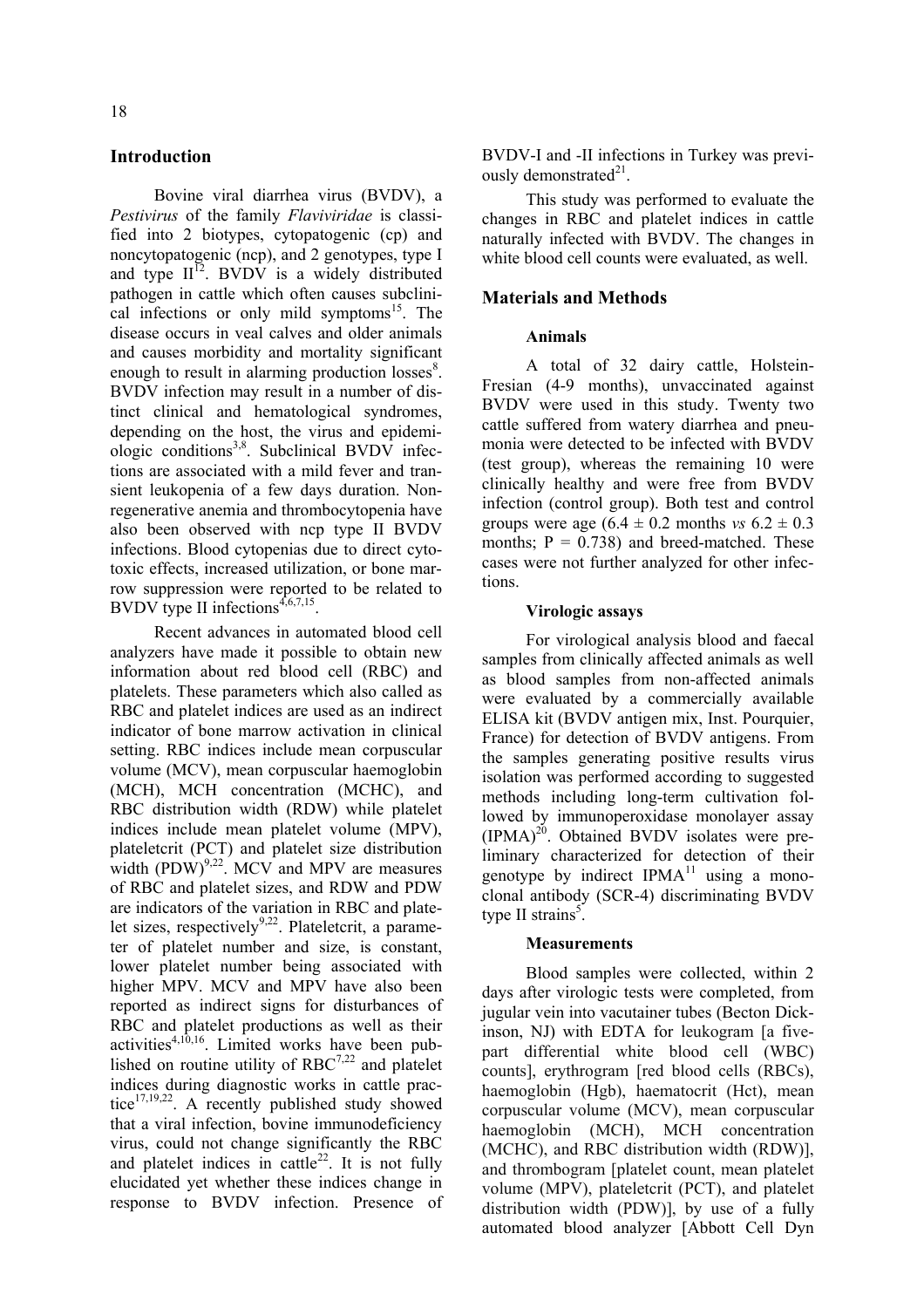3500, Germany]. Peripheral blood smears were air-dried and stained according to the May-Grünwald-Giemsa method, to check if degenerative blood cells were present and to estimate platelet count by accepted formula: average number of platelet per field  $x$  15.000<sup>26</sup>. Samples for CBC were processed within 4 h of collection.

#### **Statistical analysis**

Hematological data in BVDV-positive and negative groups were compared using the *Student's t-test* (Sigma Stat 2.0, GmbH, Germany). Descriptive statistics were also performed to obtain maximum, minimum, median, 25 % and 75 % values for each parameter. The graphs were created in Sigma Plot 2000 (Chicago, IL). P value less than 0.05 was considered significant. Results were expressed as mean  $\pm$ SD.

#### **Results**

All the clinically affected animals were positive by antigen detecting ELISA while the animals in control group were negative. BVDV isolates were obtained by VI-IPMA. All the isolates were non-cytopathogenic (ncp) and no positive result was recorded in IIPMA using BVDV type II specific monoclonal antibody.

Mean neutrophil, monocyte and basophile rates in BVDV-infected cattle was higher (P=0.007), but lymphocyte and eosinophil rates were lower ( $P=0.02$ ), compared to controls (Table-I). Maximum monocyte rate of 44% was higher in BVDV-infected cattle than that (14%) of controls. Mean RBC, Hct, and Hgb values were higher (P=0.001-0.007) in BVDV-infected cattle, compared to controls (Table-II). There were significant differences (P<0.001) in mean MCV, MCH, MCHC, and RDW between infected cattle and controls. There was statistically significant difference  $(P=0.019)$  in mean platelet count between BVDV-infected cattle and controls (Table-III). Observed MPV, PCT, and PDW in infected cattle were higher (P<0.01-0.001) than those of controls. Platelet clumps were detected by peripheral blood smear in two out of BVDV infected animals. Platelet counts in infected and control cattle were estimated as  $1.580 \pm 180 \times 10^3/\mu L$  and  $495 \pm 10.5$  $x10^3/\mu L$ , respectively. There were not statistically differences on automatic and manual platelet counting within groups.

# **Table I. Total and differential white blood cell (WBC) count in healthy and BVDV-infected cattle**

### **Tablo I. Sağlıklı ve BVDV ile enfekte sığırlarda total ve diferensiyal lökosit sayıları**

|                       | Maximum                |     | Minimum                |     | Median                 |     | 25 %                   |     | 75 %                   |                                                    |
|-----------------------|------------------------|-----|------------------------|-----|------------------------|-----|------------------------|-----|------------------------|----------------------------------------------------|
| Parameter             | Control<br><b>BVDV</b> |     | Control<br><b>BVDV</b> |     | Control<br><b>BVDV</b> |     | Control<br><b>BVDV</b> |     | Control<br><b>BVDV</b> |                                                    |
| <b>WBC</b><br>x103/µL |                        |     |                        |     |                        |     |                        |     |                        | 8.25 26.5 4.34 2.78 5.61 7.76 4.87 4.09 7.11 16.65 |
| Neutrophil %          | 60                     | 91  | 32                     | 11  | 46                     | 53  | 38                     | 24  | 51                     | 75                                                 |
| Lymphocyte<br>%       | 50                     | 54  | 34                     | 4   | 44                     | 22  | 37                     | 9   | 49                     | 38                                                 |
| Eosinophil % 4.9      |                        | 0.7 | 0.2                    | 0.0 | 1.5                    | 0.8 | 0.9                    | 0.0 | 2.6                    | 2.9                                                |
| Monocyte %            | 14                     | 44  | 8                      | 5   | 12                     | 18  | 9                      | 9   | 12                     | 32                                                 |
| Basophile % 1.5       |                        | 8.1 | 0.1                    | 0.2 | 0.5                    | 1.5 | 0.3                    | 0.9 | 0.8                    | 2.6                                                |

# **Table II. RBC indices in BVDV infected cattle and healthy controls**

**Tablo II. Sağlıklı ve BVDV ile enfekte sığırlarda eritrosit indeksleri** 

| Parameter                      | Healthy controls  | <b>BVDV-infected</b><br>cattle | P value |
|--------------------------------|-------------------|--------------------------------|---------|
| RBC count x10 <sup>6</sup> /µL | $6.088 \pm 0.894$ | $11.335 \pm 1.687$             | < 0.001 |
| Hemoglobin mg/dL               | $9.9 \pm 1.4$     | $13.0 \pm 1.9$                 | < 0.01  |
| Hematocrit %                   | $25.1 \pm 3.3$    | $36.0 \pm 5.6$                 | < 0.001 |
| <b>MCV fL</b>                  | $41.3 \pm 2.7$    | $31.9 \pm 3.9$                 | < 0.001 |
| MCH pg/dL                      | $16.3 \pm 1.1$    | $11.5 \pm 0.6$                 | < 0.001 |
| MCHC g/dL                      | $39.6 \pm 0.5$    | $36.6 \pm 3.9$                 | $=0.09$ |
| RDW %                          | $21.7 \pm 2.3$    | $30.4 \pm 4.1$                 | < 0.001 |

RBC: Red blood cell

MCV: Mean corpuscular volume

MCH: Mean corpuscular haemoglobin

MCHC: MCH concentration

RDW: Red blood cell (RBC) distribution width

### **Table III. Platelet indices in BVDV-infected cattle and healthy controls**

**Tablo III. Sağlıklı ve BVDV ile enfekte sığırlarda trombosit indeksleri** 

| Parameter                      | Healthy controls | <b>BVDV-infected</b><br>cattle | P value   |
|--------------------------------|------------------|--------------------------------|-----------|
| Platelet count<br>$x103/\mu L$ | $477 \pm 201$    | $1716 \pm 1350$                | $= 0.195$ |
| MPV fL                         | $9 \pm 0$        | $18 \pm 2$                     | < 0.001   |
| PCT %                          | $0.4 \pm 0.1$    | $0.8 \pm 0.2$                  | < 0.0.5   |
| PDW %                          | $18 \pm 0$       | $30 \pm 2$                     | < 0.01    |

MPV: Mean platelet volume; PCT: Plateletcrit; PDW: Platelet size distribution width

### **Discussion**

Different WBC responses were detected in the present study; neutropenic leukopenia may be related with the early phase of the infection, whereas neutrophilic leukocytosis was likely due to complications by a secondary infection. Leukopenia may be resulted from de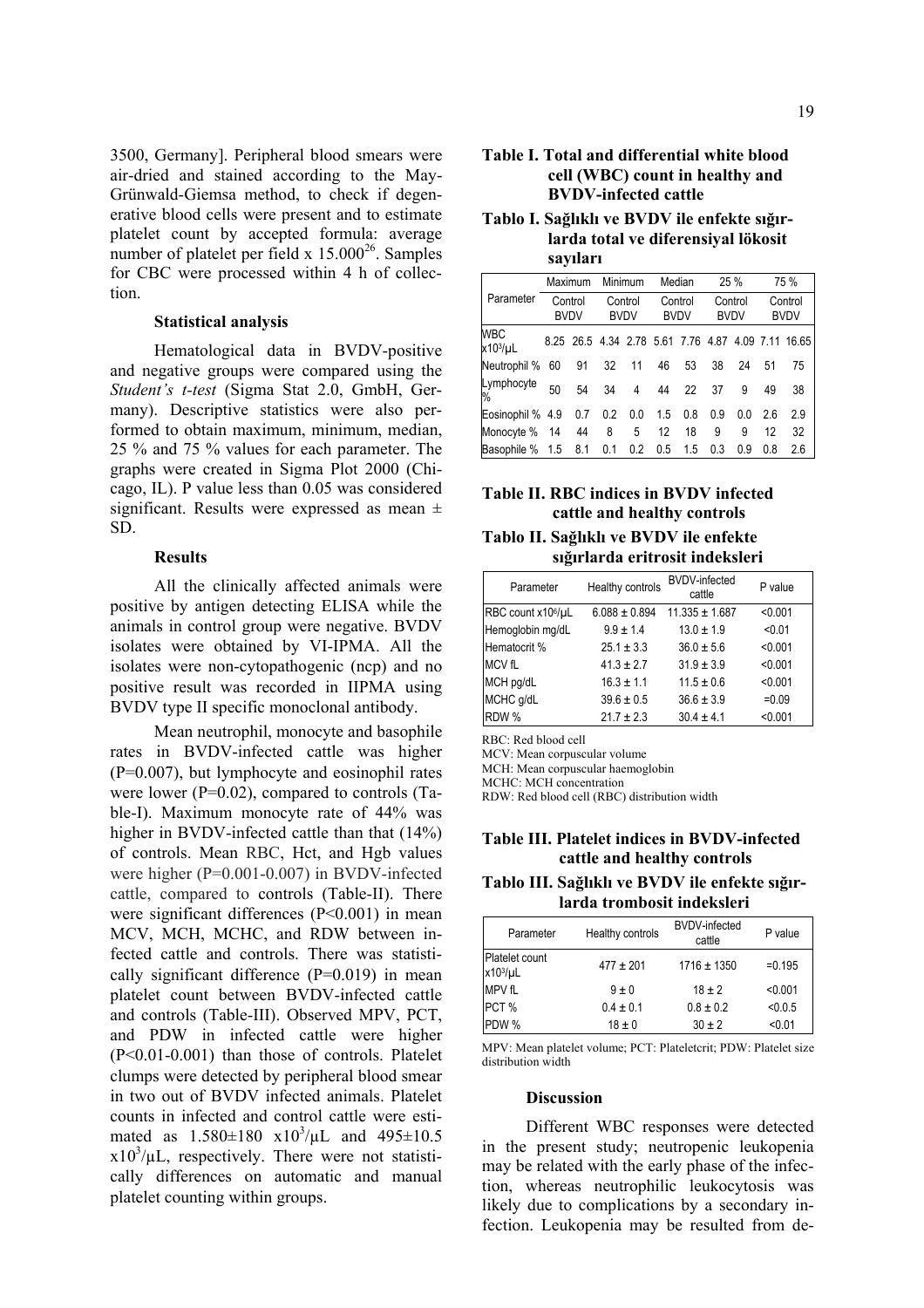struction, redistribution and gastrointestinal loss of circulating cells<sup> $1,19$ </sup>. Lymphopenia may also be related to BVDV-induced lymphoid atrophy18, increased apoptosis, and endogenous glucocorticoid production increased by disease stress<sup>1</sup>. Monocytosis, eosinopenia and neutrophilia observed in BVD-infected animals may be caused by the chronic inflammatory leukogram. In acute BVDV infections, however, a significant drop in the number of circulating monocytes was reported<sup>2</sup>. The initial mechanism causing leukopenia may be regardless of virulence, but more virulent isolates may cause leukopenia to persist longer $1,3,8,13$ . Viral isolates obtained in this study were characterized not to belong to BVDV type II. Since animals were either necropsied or died short after sampling, it was not possible to investigate persistent viremia. Moreover detection of only ncp biotype in all cases elicits the chance of mucosal disease. Although further analyses of the isolates are continuing results obtained in this study mainly represent ncp BVDV type I infections.

Microcytic normochromic RBCs without anemia in infected cattle was detected in the present study, but microcytic normochromic anemia was reported in calves<sup>7</sup>. This difference on RBC responses between two studies may be attributed to the severity of BVDV infection, since anemia is resulted from hypoplasia and necrosis of bone marrow and hemorrhagic syndrome in response to more virulent BVDV isolates<sup>7</sup>. Higher RBC populations in infected animals in this study may be related with activated bone marrow<sup>1</sup> and, in part, dehydration and hemoconcentration due to watery diarrhea. Observed increase in the RDW indicated the amount of variation (anisocytosis) in RBC size in the circulation, as a sign of an active bone marrow<sup>9,10,22</sup>

The current literature is confusing with respect to the causes of thrombocytopenia in BVDV infection. Megakaryocyte hyperplasia, normal megakaryocyte populations, necrosis and dysmegakaryopoiesis have been reported as possible reasons<sup>1</sup>. Thrombocytopenia associated with type II BVDV infection has been reported in adult cattle and calves under natural and experimental conditions<sup>6,16,17</sup>. However, in the present study, platelet count along with PCT value was not lower in infected cattle than controls. This may be related to pathogenicity and genotype of the virus. In a study<sup>14</sup>, calves experimentally inoculated with a strain of BVDV showed a marked drop in platelet count 4-8 days

post-inoculation, followed by a rebound thrombocytosis. Observed platelet count in infected cattle of this study is in consistence with the study of Bezek et al.<sup>4</sup> reporting that infection of calves with a cp isolate did not result in thrombocytopenia.

In response to changes in the number of circulating platelets, MPV shows considerable variation; a high MPV in the face of thrombocytopenia generally means that megakaryocytes are attempting to respond to the low platelet number by releasing larger platelets into the circulation, but a low MPV may indicate the presence of insufficient number of megakaryocytes or that they are failing to respond. Walz et  $al<sup>16,17</sup>$  demonstrated a significant decrease in MPV and platelet count in BVDV-infected *versus* control animals. In this study, increased MPV and PDW without thrombocytopenia indicating increased heterogeneity of platelet volume and size, probably due to BVDV-induced megakaryocytic hyperplasia<sup>14</sup>. These differences in platelet count and MPV may be attributed to differing degrees of viremia induced during infection or may have been related to differing infection kinetics for BVDV isolates $^{16,19}$ . Experimental BVDV infection showed that platelet count and bone marrow responses varied with time; acute infection may cause thrombocytopenia, whereas rebound thrombocytosis and megakaryocyte hyperplasia were seen later $14$ .

In conclusion, these results showed that RBC and platelet indices as well as differential WBC count changed in cattle naturally infected with BVDV. Further researches attempting to monitor such animals during infection period would be valuable. These results can be important in hematological observations in cattle practice.

### **Acknowledgements**

Monoclonal antibody SCR-4 was supplied from Institute for Virology, Justus-Liebig University Faculty of Veterinary Medicine, Giessen, Germany. Authors thank to Prof.Dr. HJ Thiel and Dr.M König. This work was supported partly by the Research Fund of the University of Uludag (V-2004/33).

# **References**

1. Adler H., Frech B., Meier P., Jungi T.W., Peterhans E., 1994. Noncytopathic Strains of Bovine Viral Diarrhea Virus Prime Bovine Bone Marrow-Derived Macrophages for Enhanced Genera-